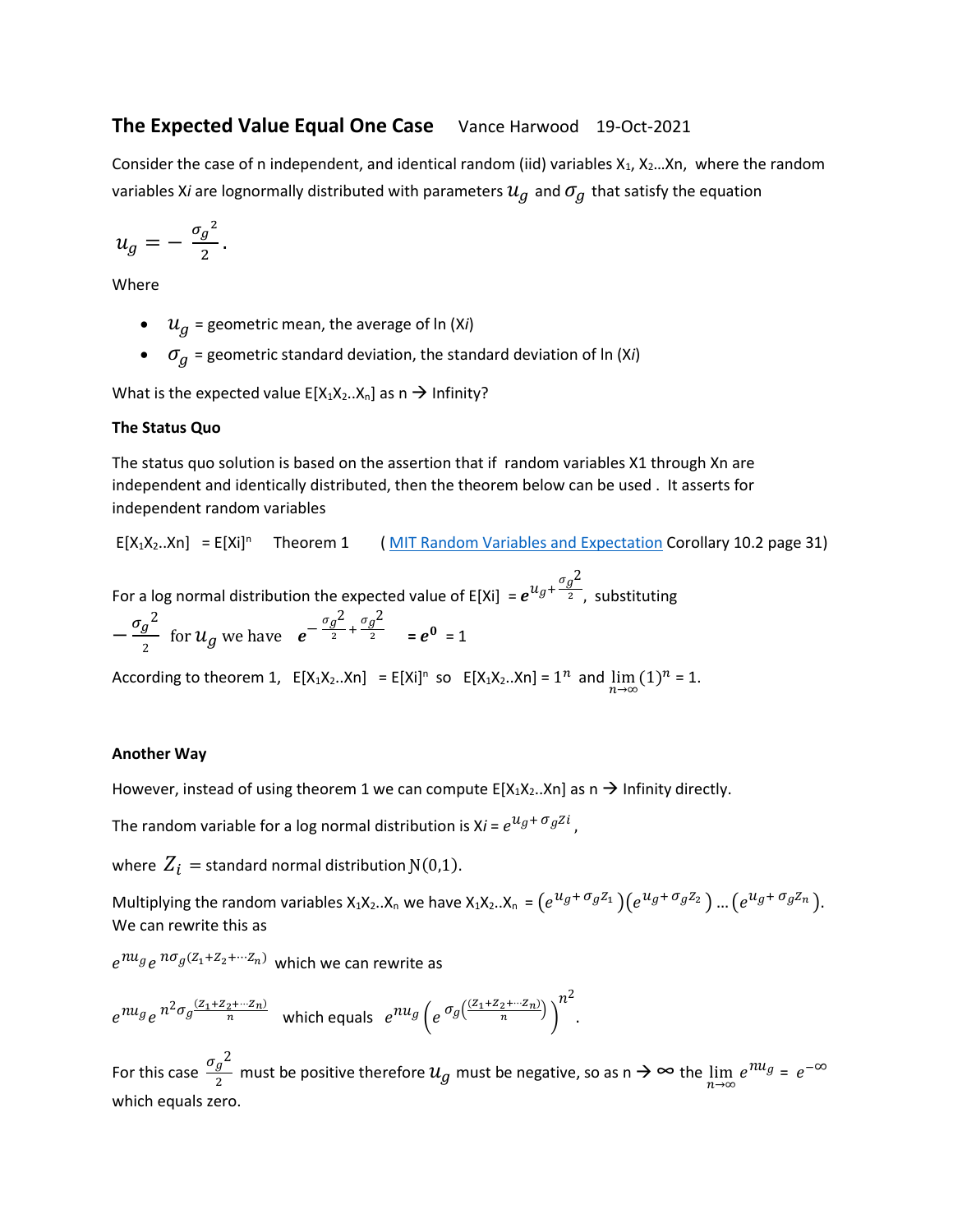The 
$$
\left(e^{\sigma_g\left(\frac{(Z_1+Z_2+\cdots Z_n)}{n}\right)}\right)^{n^2}
$$
 term includes the expression  $\left(\frac{(Z_1+Z_2+\cdots Z_n)}{n}\right)$  which by the law of large  
numbers (LLN)  $\frac{(Z_1+Z_2+\cdots Z_n)}{n} \xrightarrow{a.s.}$  E[Z<sub>i</sub>] as  $n \to \infty$ . Since  $\lim_{n\to\infty} \left(e^{\sigma_g\left(\frac{(Z_1+Z_2+\cdots Z_n)}{n}\right)}\right)^{n^2}$  =  
 $\left[\lim_{n\to\infty} e^{\sigma_g\left(\frac{(Z_1+Z_2+\cdots Z_n)}{n}\right)}\right]^{n^2}$  we can invoke the LLN to say =  $\left[\lim_{n\to\infty} e^{\sigma_g\left(\frac{(Z_1+Z_2+\cdots Z_n)}{n}\right)}\right]^{n^2}$  =  
 $\left[\lim_{n\to\infty} e^{\sigma_g E[Z_i]}\right]^{n^2}$ . In this case E[Z<sub>i</sub>] = 0, so we have  $\left[\lim_{n\to\infty} e^0\right]^{n^2}$  =  $(1)^{n^2} = 1$ .  
So the overall  $e^{nu_g}\left(e^{\sigma_g\left(\frac{(Z_1+Z_2+\cdots Z_n)}{n}\right)}\right)^{n^2}$  expression, the product of the random variables reduces to  
 $(0)(1) = 0$  as  $n \to \infty$ .

So as n  $\rightarrow$  Infinity a direct calculation gives us E[X<sub>1</sub>X<sub>2</sub>..Xn] = E[0] = 0 for this case, which contradicts the solution based on theorem one.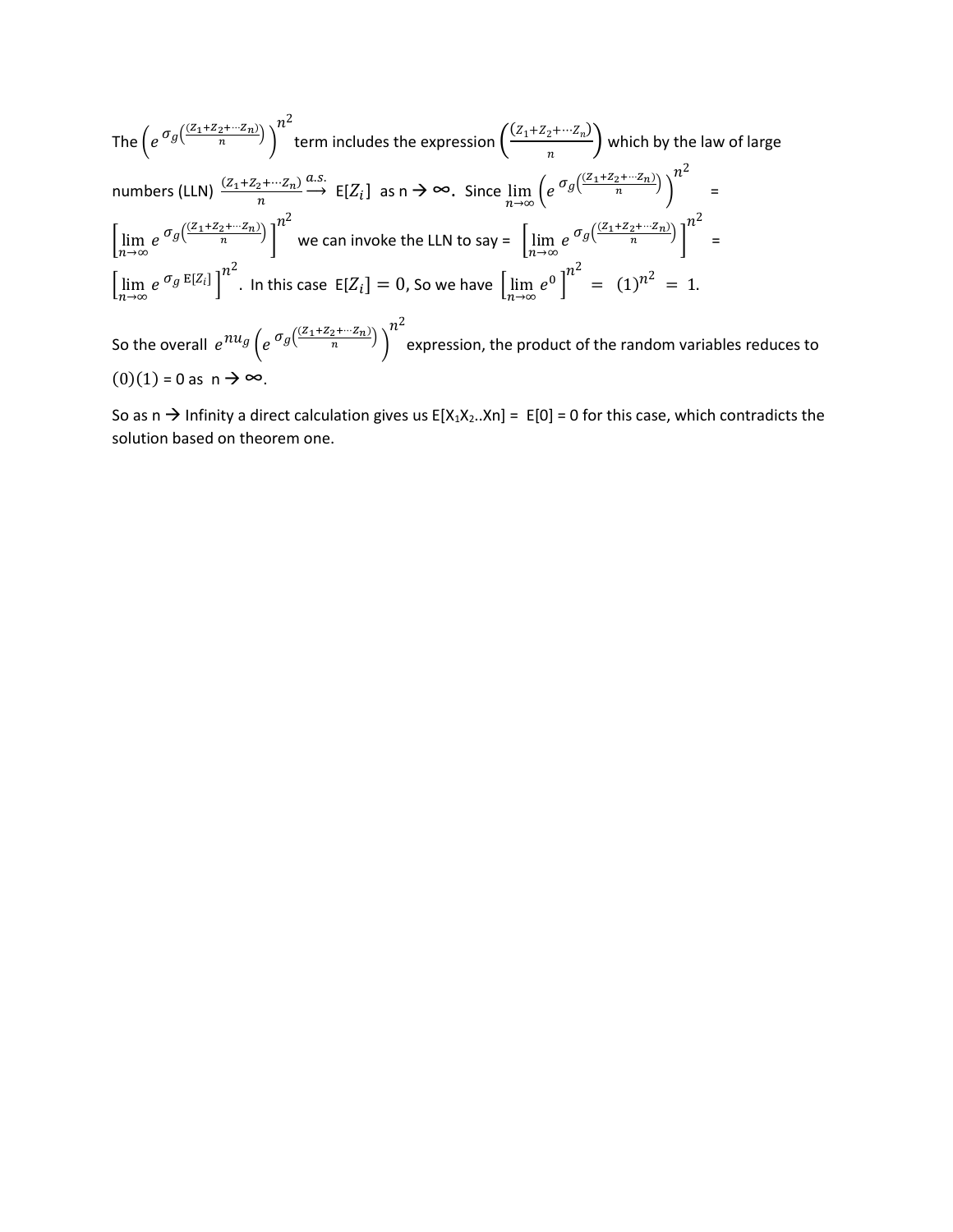# **The Coin Flip Contradiction Case** Vance Harwood 19-Oct-2021

Take a fair coin, label the sides 1.2499 for heads and 0.7999 for tails. The expected value of the coin toss, which we will designate as the random variable X*i*, is the arithmetic average of the sides, (1.2499+0.7999)  $\frac{(0.7555)}{2}$ , so E[X*i*] = 1.0249. The product of a head/tail pair,  $(1.2499)(0.7999)$  is approximately 0.9998. For a large number of tosses, what is the expected value of multiplying together the values of *n* coin tosses?

# **The Status Quo**

Given that random variables  $X_1$  through Xn are independent and identically distributed, the standard solution to this problem is to use Theorem 1 below. It asserts:

 $E[X_1X_2..Xn] = E[X_i]^{n}$ Theorem 1

Since in this case E[X*i*] = 1.0249, then according to Theorem 1 the expected value of the multiplied random variable  $E[X_1X_2..Xn] = (1.0249)^n$ . Since the  $\lim_{n\to\infty} (1.0249)^n = \infty$  then  $E[X_1X_2..Xn] = \infty$  also.

# **The Contradiction**

However, consider the following calculation of  $E[X_1X_2...X_n]$ . There are three catagories to consider as n  $\rightarrow$  infinity:

- 1. The number of tails is larger than the number of heads
- 2. The number of heads equals the number of tails.
- 3. The number of heads is larger than the number of tails

The analysis for the first two categories can be combined and represents approximately half the outcomes of this exercise. If the number of tails in the  $X_1X_2...X_n$  product is equal or greater than the number of heads then there are  $\frac{n-(T-H)}{2}$  pairs of (1.2499)(0.7999) in the product. Multiplying this term by  $(0.799)^{T-H}$  captures the contribution of any unpaired tails. The resulting equation is:

$$
X_1X_2...X_n = ((1.2499)(0.7999))^{n-(T-H)} (0.7999)^{T-H}
$$

In this scenario the absolute values of both of the base terms of the equation are positive numbers, less than one and the exponents are non-negative. Therefore, the overall product will always be less than one. In addition, as n  $\rightarrow \infty$  for y > 0 and y < 1 the  $\lim_{n\to\infty} (y)^n = 0$ . So, we can say in the limit:

$$
\mathsf{E}[X_1X_2...X_n] = \mathsf{E}[\lim_{n\to\infty}\left((0.7999)(1.2499^{\frac{n-(T-H)}{2}}(0.7999)^{T-H}\right)] = \mathsf{E}[0] = 0.
$$

Since this is the outcome of the coin flip exercise approximately half the time, this result falsifies the status quo position that E[X<sub>1</sub>X<sub>2</sub>..Xn] = (1.2499)<sup>n</sup>, where  $\lim_{n\to\infty}(1.0249)^n \to \infty$ .

The analysis of case 3, when the number of heads is larger than the number of tails also contradicts the status quo is below.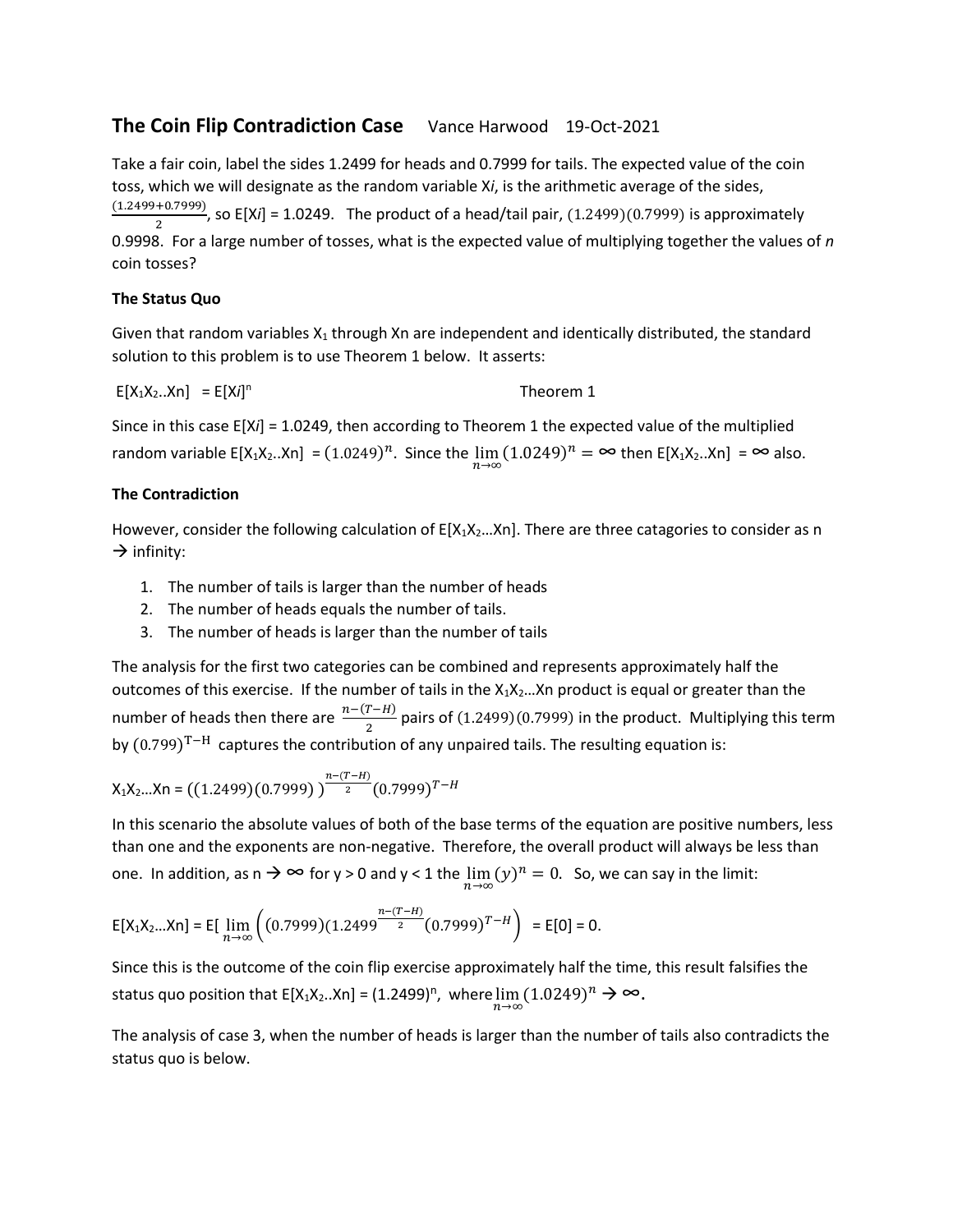#### **The Coin Flip Contradiction: More Heads Than Tails**

The mean or expected value of the number of heads for each toss is 0.5 heads. If the coin toss is repeated n times, then as  $n \rightarrow$  infinity the Law of Large Numbers says that the proportion of heads after n flips will almost surely converge to $\frac{1}{2}$  as n  $\rightarrow$  infinity. While the absolute difference between the number of heads and tails can be large, the ratio of that difference divided by the total number of flips will go to zero as n  $\rightarrow$  infinity,  $\lim_{n\rightarrow\infty}\frac{|H-T|}{n}$  $\frac{-1}{n} = 0.$ 

In the case of more heads than tails we have  $\frac{n-(H-T)}{2}$  pairs of (1.2499)(0.7999) multiplied by  $(1.2499)^{H-T}$  which gives us the following equation:

$$
E[X_1X_2...X_n] = E\left[\left((1.2499)(0.7999)\right)^{\frac{n-(H-T)}{2}}(1.2499)^{H-T}\right]
$$

Rearranging the terms we have

$$
\left((1.2499)(0.7999)\right)^{\frac{n-(H-T)}{2}}(1.2499)^{H-T}=\left((1.2499)(0.7999)\right)^{\frac{n}{2}}\left((1.2499)(0.7999)\right)^{\frac{-(H-T)}{2}}(1.2499)^{H-T}\;.
$$

Taking the terms to the  $\frac{n}{n}$  power and rearranging we have:

$$
\left( \left( (1.2499)(0.7999) \right)^{\frac{1}{2}} \left( (1.2499)(0.7999) \right)^{-\frac{1}{2} \left( \frac{(H-T)}{n} \right)} (1.2499) \left( \frac{(H-T)}{n} \right) \right)^{n}.
$$
\nThe  $\lim_{n \to \infty} \left( \left( (1.2499)(0.7999) \right)^{\frac{1}{2}} \left( (1.2499)(0.7999) \right)^{-\frac{1}{2} \left( \frac{(H-T)}{n} \right)} (1.2499) \left( \frac{(H-T)}{n} \right) \right)^{n}$  =  $\left[ \lim_{n \to \infty} \left( \left( (1.2499)(0.7999) \right)^{\frac{1}{2}} \left( (1.2499)(0.7999) \right)^{-\frac{1}{2} \left( \frac{(H-T)}{n} \right)} (1.2499) \left( \frac{(H-T)}{n} \right) \right) \right]^{n}.$ 

Since the limit of the absolute difference between the number of heads and tails divided by the total number of flips  $\lim_{n\to\infty}\frac{|H-T|}{n}$  $\frac{-T|}{n}$  = 0, then as n → infinity the  $\frac{(H-T)}{n}$  terms go to zero giving us  $\lim_{n\to\infty} ((1.2499)(0.7999))^{-\frac{1}{2}}$  $rac{1}{2}(\frac{(H-T)}{n})$  $\binom{n}{n}$  =1 and  $\lim_{n\to\infty}$  (1.2499)  $\left(\frac{(H-T)}{n}\right)$  $\frac{1}{n}$  = 1 so the overall limit as n  $\rightarrow \infty$  is  $\lim_{n\to\infty}$   $\left(\left((1.2499)(0.7999)\right)^{\frac{1}{2}}(1)(1)\right)$  =  $\left((1.2499)(0.7999)\right)^{\frac{1}{2}}$  $\frac{1}{2}$ . Since  $\left((1.2499)(0.7999)\right)^{\frac{1}{2}}$ 2 is less than one and greater than zero then $\displaystyle{\lim_{n\to \infty}}\Big(\big((1.2499)(0.7999)\big)^{\!\frac{1}{2}}$ 2)  $\boldsymbol{n}$ = 0. Therefore for the heads greater than tails case E[X<sub>1</sub>X<sub>2</sub>…Xn] = E[ $\lim_{n\to\infty}$   $\Biggl( \bigl((1.2499)(0.7999)\bigr)^{\frac{1}{2}} \biggl((1.2499)(0.7999)\bigr)^{-\frac{1}{2}}$  $rac{1}{2}(\frac{(H-T)}{n})$  $\frac{(-T)}{n}$ <sub>(1.2499)</sub>  $\frac{(H-T)}{n}$  $\frac{1}{n}$ )  $\boldsymbol{n}$ ] = E[0] =0 which also contradicts the status quo result of E[X<sub>1</sub>X<sub>2</sub>..Xn] = (1.2499)<sup>n</sup>, where  $\lim_{n\to\infty}(1.0249)^n\to\infty$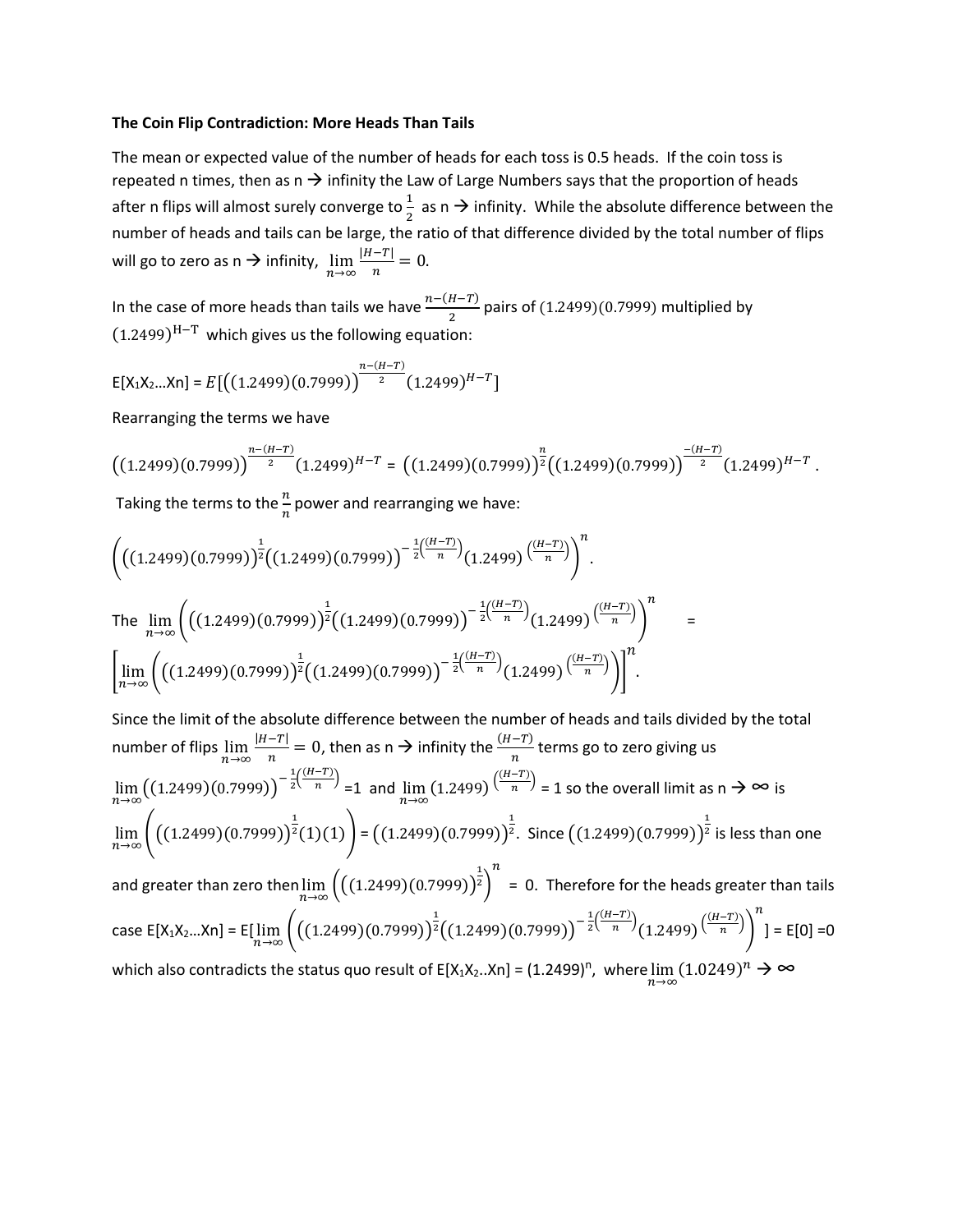# **Two Means Straddling One Case** Vance Harwood 19-Oct-2021

### **The Case**

Consider the case of n independent, and identical random (iid) variables  $X_1$ ,  $X_2$ ... $X_n$ , where the random variables Xi take on positive real number values of *b* or *c* with 0.5 probability. The characteristics of the values b and c are:

- 1. *v* is a positive, non-infinite real number
- 2. *d* is a negative, non-infinite real number
- 3.  $b = e^{(d+v)}$  and  $c = e^{(d-v)}$

4. 
$$
e^d > \frac{2}{(e^v + e^{-v})}
$$

Example parameters that meet these conditions are *v* = 0.2 and *d* = -0.01.

The net effects of these restrictions are:

- 1. That *b* multiplied by  $c = e^{(d+\nu+d-\nu)} = e^{(2d)}$
- 2. The arithmetic mean of *b* and *c* will always be greater than one
- 3. The geometric mean of *b* and *c* will always be less than one
- 4. The random variable E[X*i*] has a defined mean and variance

# **The Status Quo**

The expected value of E[X*i*] is the arithmetic mean of X*i*, which is

 $e^{(d+v)} + e^{(d-v)}$  $\frac{1}{2}e^{(d-v)}$  which can be rewritten as  $e^{d}\left(\frac{e^{(v)}+e^{(-v)}}{2}\right)$  $\frac{e^{i} \cdot \cdot \cdot}{2}$ 

The term on the left,  $e^d$  was defined earlier as being more positive than  $\frac{2}{\sqrt{e^{n-1}}}$  $\frac{1}{(e^{\nu}+e^{-\nu})}$ . The term 2  $\frac{2}{(e^{\nu}+e^{-\nu})}$  is the reciprocal of the right-hand term  $\frac{e^{(\nu)}+e^{(-\nu)}}{2}$  $\frac{1}{2}$ . A number multiplied by its reciprocal equals one, but since  $e^{d}$  is defined to be more positive than  $\frac{2}{\sqrt{e^{u}}+1}$  $\frac{2}{(e^{\nu}+e^{-\nu})}$  the product of  $e^{d}$  and  $\left(\frac{e^{(v)} + e^{(-v)}}{2}\right)$  $\left(\frac{e^{2x}}{2}\right)$  must be larger than one. Therefore, the expected value, E[X*i*] must be greater than 1. Given that, theorem 1 states that in this case,  $E[X_1X_2..X_n] = E[X_i]^n$  which goes to  $\infty$  as  $n \to \infty$ 

# **The Contradiction**

E[X $_1$ X $_2$ ...Xn] is equal to E $[e^{\ln{(X1X2\dots Xn}}]$  we can further rewrite this as  $E[e^{(ln (X1)+ln(X2)+...ln (Xn)}]$ . We multiply the exponent by  $\frac{n}{n}$  $\frac{1}{n}$  which we rewrite as  $n$